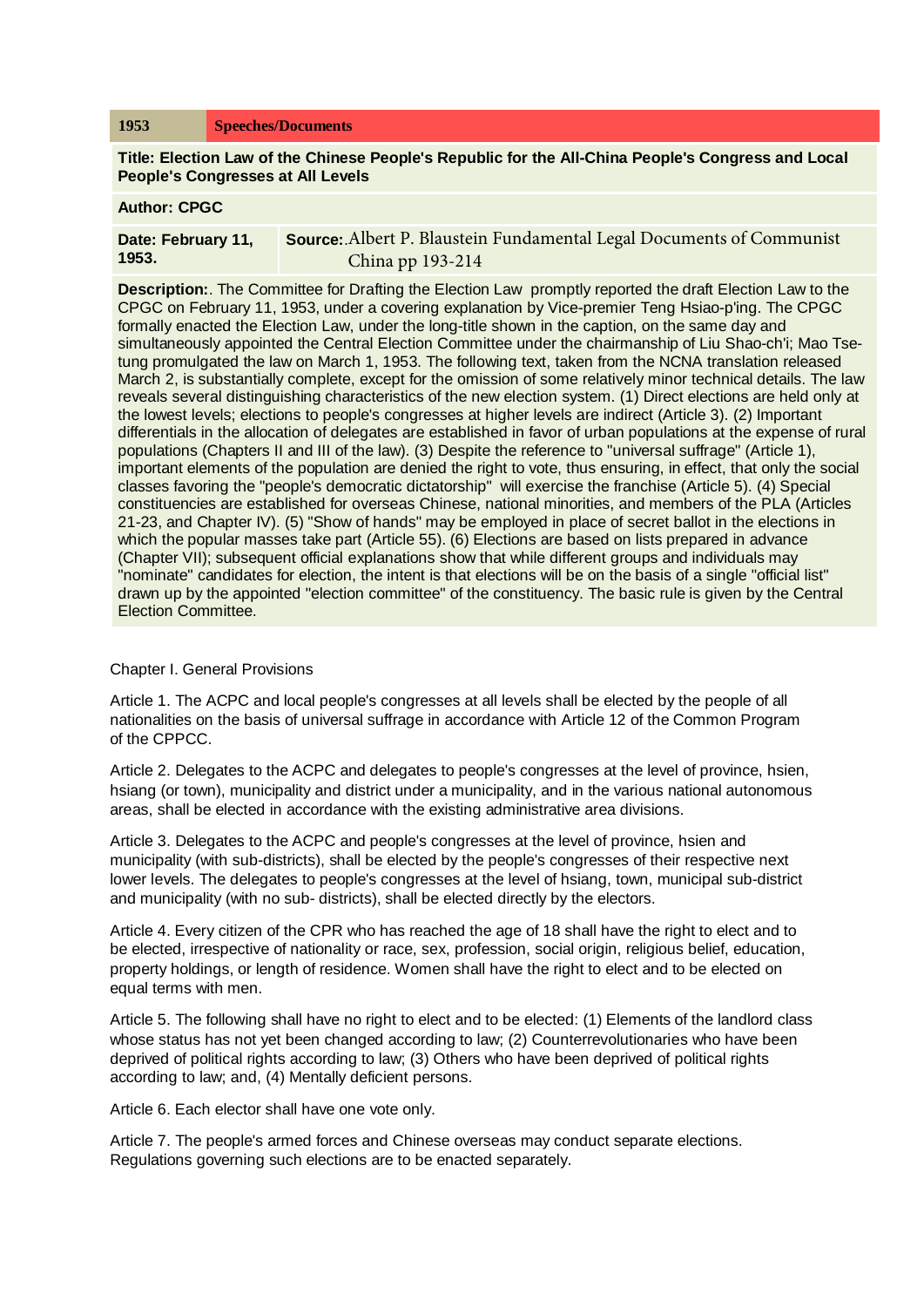Article 8. Funds for the elections of the ACPC and local people's congresses at all levels shall be disbursed by the nation- al treasury. Chapter II. Numbers of Delegates to Local People's at All Levels Section 1, Hsiang and Towns Article 9. Numbers of delegates to hsiang and town people's congresses: A hsiang or town with a population under 2,000 shall elect 15 to 20 delegates; with a population over 2,000, 20 to 35 delegates. A hsiang or town with an exceptionally small population may elect less than 15, but not less than 7, delegates; while a hsiang or town with an exceptionally large population may elect more than 35, but not more than 50, delegates.

# Section 2. Hsien

Article 10. Numbers of delegates to hsien people's congresses: 100 to 200 delegates shall be elected in hsien with a population under 200,000; 200 to 350 delegates, in hsien with a population over 200,000. For hsien with an exceptionally small population, and few hsiang, the number of delegates may be less than 100, but not less than 30. For hsien with an exceptionally large population and a particularly large number of hsiang, the number of delegates may exceed 350, but not 450.

Article 11. Numbers of delegates from hsiang to hsien people's congresses: A hsiang with a population under 2,000 shall elect one dele- gate; with a population between 2,000 and 6,000, 2 delegates; with a population over 6,000, 3 delegates. In hsien with an exception- ally small population and few hsiang, 2 delegates shall be elected from each hsiang even where the population is below 2,000. One delegate shall be elected for every 500 people in cities and towns under a hs ien and in important industrial and mining districts within the boundaries of the hsien. One delegate shall nevertheless be elected in places where the population is less than 500 but over 250. One delegate shall be elected for every 1,000 of population in cities and towns under a hsien where there is a particularly large number of towns and the population is exception- ally large.

Article 12. The people's armed forces shall elect from 1 to 5 delegates to each hsien people's congress.

## Section 3. Provinces

Article 13. Numbers of delegates to the provincial people's congresses: Provinces with a population under 20,000,000 shall elect from 100 to 400 delegates, with a population over 20,000,000 from 400to 500 delegates. The number of delegates may be less than 100 but not less than 50 for provinces for an exceptionally small population and few hsien; and may exceed 500, but not 600, for provinces with an exceptionally large population and an exceptionally large number of hsien.

Article 14. Number of delegates to be elected from hsien to provincial people's congresses: Hsien with populations under 20,000 shall elect 1 to 3 delegates; hsien with populations between 200,000 and 600,000 shall elect 2 to 4 delegates; hsien with populations over 600,000 shall elect 3 to 5 delegates. One delegate shall be elected for every 20,000 of population of cities and towns under a province and in important industrial and mining districts within a province. One delegate shall nevertheless be elected in places where the population is less than 20,000 but more than 10,000.

Article 15. The people's armed forces shall elect from 3 to 15 delegates to each provincial people's congress.

### Section 4. Municipalities

Article 16. Numbers of delegates to the municipal people's congresses: Municipalities with populations below 100,000 shall elect 1 delegate for every 500 to 1,000 people; municipalities with populations over 100,000 and less than 350,000 shall elect 1 delegate for every 1,000 to 2,000 people; municipalities with populations over 350,000 and less than 750,000 shall elect 1 delegate for every 2,000 to 3,000 people; municipalities with populations over 750,000 and less than 1,500,000 shall elect 1 delegate for every 3,000 to 5,000 people; municipalities with populations over 1,500,000 shall elect 1 delegate for every 5,000 to 7,000 people. The number of delegates to a municipal people's congress shall be not less than 50 and not more than 800. The number of people represented by each delegate from a suburban district should exceed the number of people represented by each delegate from a municipal district.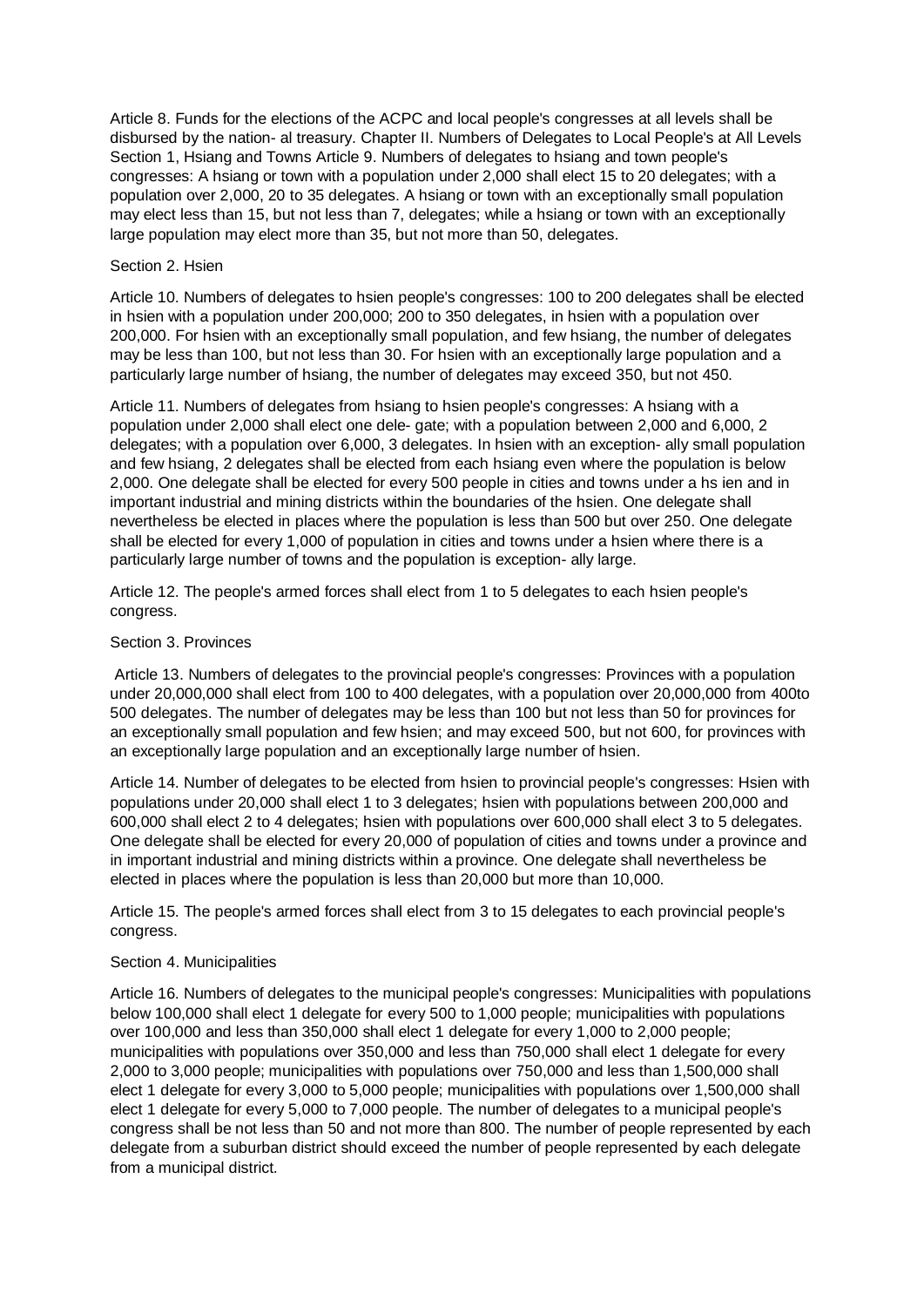Article 17. The people's armed forces shall elect from 2 to 10 delegates to each municipal people's congress.

Article 18. Numbers of delegates to people's congresses of districts under a municipality: One delegate shall be elected for every 500 to 2,000 people of the district, but the total number of delegates shall be not less than 35 or more than 200.

Chapter III. Numbers of Delegates to the All-China People's Congress

Article 19. Delegates to the ACPC shall be elected by people's industrial municipalities with populations over 500,000 which are directly under the provincial government, minority nationality administrative districts under the direct jurisdiction of the CPG, people's armed forces and overseas Chinese. Article 20. Delegates to be elected to the ACPC from each province shall be determined on the basis of 1 delegate for every 800,000 people. Provinces with exceptionally small populations shall not have less than 3 delegates. Delegates to be elected to the ACPC from each municipality directly under the CPG and each municipality with a population over 500,000 which is directly under a provincial government, shall be calculated on the basis of 1 delegate for every 100,000 people. Article 21. Minority nationalities throughout the country shall elect a total of 150 delegates to the ACPC.

Article 22. The people's armed forces shall elect 60 delegates to the ACPC.

Article 23. Overseas Chinese shall elect 30 delegates to the ACPC.

Chapter IV. Elections Among Minority Nationalities

Article 24. In allocating the number of seats for the 150 delegates to be elected to the ACPC by minority nationalities throughout the country, the CPG shall make provisions with due regard to the population of each minority group, its distribution and other such factors. Electors of minority nationalities who are elected as dele- gates to the ACPC, apart from those for whom provision is made in the preceding sentence, are not to be reckoned among the 150 delegates.

Article 25. Election of delegates from minority nationalities to the ACPC: delegates from administrative units of minority nationalities under the direct jurisdiction of the CPG shall be elected by the administrative units concerned; delegates from minority nationalities in other areas shall be elected by the various people's congresses at provincial and municipal level....

Article 34. Methods of election for minority nationality areas where conditions for universal suffrage do not yet exist shall be separately determined by people's governments of higher levels.

### Chapter V. Election Committees

Article 35. Central and local election committees at all levels shall be set up under the CPG and local people's governments of all levels. The central and local election committees at all levels shall deal with all matters pertaining to the elections of the ACPC and local people's congresses at all levels. The Central Election Committee shall be appointed by the CPG. Local election committees at all levels shall be appointed by the people's government at the next higher level.

Article 36. Composition of the Central Election Committee and the local election committees at all levels: (1) The Central Election Committee: 1 chairman and 28 members; (2) Provincial (or municipal) election committees: 1 chairman and 8 to 20 members; (3) Election committees at the level of municipalities under provinces, districts under municipalities, and hsien: 1 chairman and 6 to 12 members; (4) Election committees at hsiang (or town) level: 1 chairman and 4 to 8 members. Staff for the central and local election committees at all levels shall be appointed by the various election committees concerned.

Article 37. Tasks of the Central Election Committee: (1) To direct and supervise the strict application of this Law throughout the country and to issue directions and decisions in accordance with the stipulations of this Law; (2) To direct the work of the local election committees at all levels; (3) To lay down the forms of electors' registration and electors' shall be appointed by certificates of election for delegates to the people's congresses at all levels and the type of official seals of the election committees at all levels; (4) To deal with information concerning and charges against those who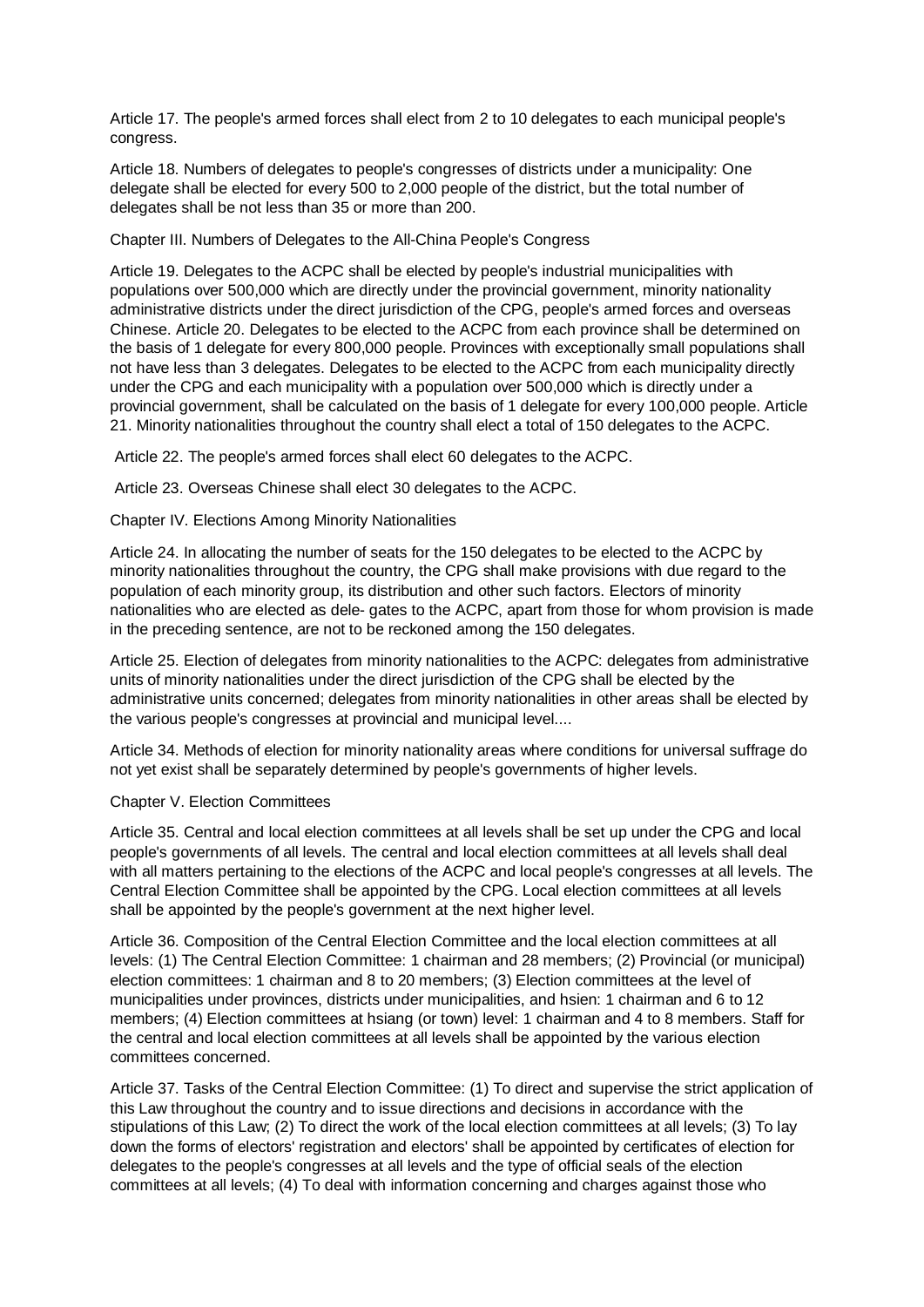commit illegal practices in the course of the elections, and to decide on final measures to be taken; (5) To register the delegates elected to the ACPC, to make public a list of the elected delegates and to issue them certificates of election....

Article 38 assigns analogous functions to election committees in provinces, hsien and municipalities (with districts )

Article 39. Tasks of election committees at the level of hsiang. town, municipal district and municipality without subdistricts: (1) To supervise the strict application of this Law in the areas under their respective jurisdictions; (2) To register the electors and to examine and make public the lists of electors; (3) To deal with objections that may be raised to the list of electors in the areas under their respective jurisdictions, and to decide on measures to be taken; (4) To register the candidates and to make public the list of candidates; (5) To define electoral districts in accordance with the residence of the electors; (6) To fix the date and method of election and to convene and conduct the election meetings; (7) To issue electors' certificates; (8) To count the ballots, ascertain who is elected, make public a list of the delegates elected and issue them certificates of election.

Article 40. After the elections, the election committees at all levels shall give into the keeping of the people's government at the corresponding level all files concerning the elections, and shall speedily submit summing up reports on the elections to the people's governments and to the election committees at higher levels.

Article 41. The election committees shall be dissolved after they have completed their work.

Chapter VI. Registration of Electors, on the registration of electors simultaneously with the taking of the national census

Chapter VII. Nomination of Candidates for Election

Article 47. Candidates for election as delegates to the ACPC and local people's congresses at all levels shall be nominated by their electoral districts or election units. The Chinese Communist Party, the various democratic parties, the various people's organizations and electors or representatives who are not affiliated to the above-mentioned parties or organizations may all put forward lists of candidates for election as dele- gates either jointly or singly on the basis of electoral districts or election units.

Article 48. Candidates for election as delegates on the same level to the ACPC and the local people's congresses at all levels shall be eligible for election only in one election unit or in one electoral district.

Article 49. In electing candidates to people's congresses at a higher level ther local people's congresses at various levels should not limit the candidates for election to the delegates of their respective people's congresses.

Article 50. The list of candidates for election as delegates shall be made public in advance.

Article 51. Electors may vote in accordance with the list or for any other electors they choose.

## Chapter VIII. Election Procedure

Article 52. The election of delegates to the people's congresses in hsiang, towns, municipal districts or municipalities without districts shall be held at a fixed date in accordance with the decision of the people's government at the next higher level.

Article 53. The election of delegates to the people's congresses in hslang, towns, municipal districts or municipalities without districts shall be held at election meetings called separately in each of the various districts defined in accordance with the residential distribution of the electors.

Article 54. Election meetings in hsiang, towns, municipal districts or municipalities without districts shall be held only in the presence of representatives of the election committee concerned. The presidium of an election meeting shall comprise three persons: the representative of the election committee shall be ex officio chairman of the presidium; the two other members shall be elected at the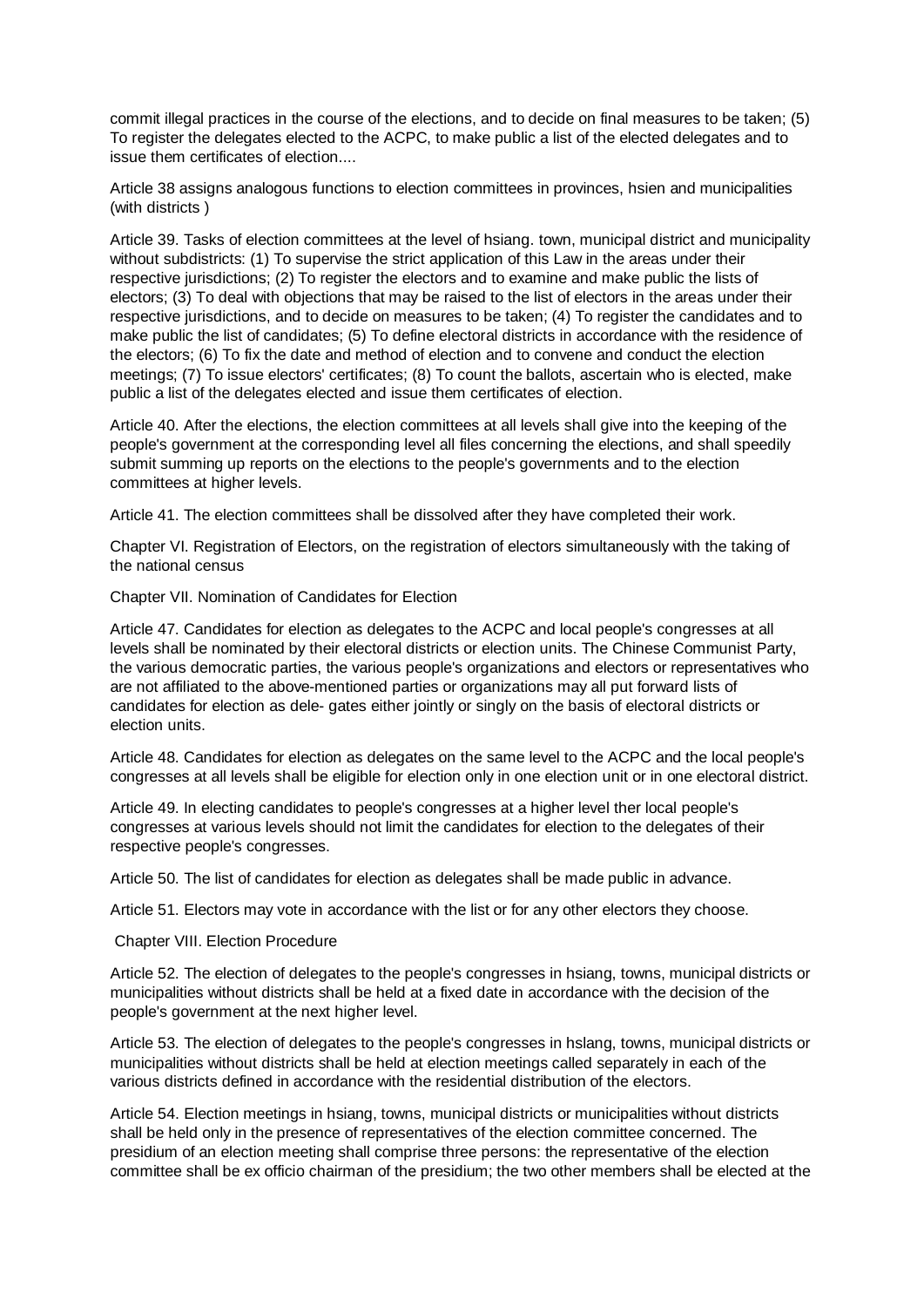meeting. Local people's congresses at all levels, in electing delegates to the people's congresses at the next higher level, shall be presided over by their own presidiums.

Article 55. The election of delegates to people's congresses in hsiang, towns, municipal districts or municipalities without districts and the election of hsiang or town delegates to hsien people's congresses may be done by a show of hands, or by secret ballot. Election of the people's congresses above the hsien level shall be done by secret ballot. Electors who are unable to write because of illiteracy or infirmity may ask other electors to record the votes for them.

Article 56. At the election meetings or people's congresses at all levels, elections may be held only when more than half the electors or delegates are present. If the number of electors or delegates present is short of the required quorum, the election committee or the presidium must fix the date for the convening of another meeting to proceed with the election. At the second meeting, the election shall be held even if the number of delegates or electors present is not more than half of the total....

Article 59. A candidate for election as delegate to a people's congress at any level shall be returned if he receives more than one half of the votes cast by the electors or delegates present. Another election shall be held if the number of votes received by the candidate falls short of half the number cast by the electors or delegates present....

Article 61. A delegate during his tenure of office may be recalled and replaced in accordance with legal procedure, if the majority of his voters or his election unit so desires. Chapter IX. Punishment for Undermining the Elections....

Articles 62-64 provide penalties of up to 2 or 3 years for persons who interfere with the election process and officials who falsify documents of the electoral process^

Chapter X. Appendix

Article 65. The provincial (or municipal) people's government may formulate detailed regulations in accordance with this Law for the carrying out of the elections and shall submit such regulations to the CPG for approval.

Article 66. This Law shall be promulgated and put into effect upon approval by the CPGC. The right of interpretation of this Law rests with the Central Elections Committee.

**1953 Speeches/Documents**

**Title: A Full Explanation of the Draft Election Law," Report to the CPGC (extracts).**

**Author: Deng Xiaoping**

**Date: February 11, 1953 Source:**. Text: NCNA, Peking, March 3, 1953

**Description:**. Vice-premier Teng's official report on behalf of the Committee on the Drafting of the Election Law was before the CPGC when that body adopted the Election Law on February 11, 1953. The report, as a whole, is a lengthy statement—well-larded with comparisons of a propagandist character of the differences between Western democratic and Communist-type elections. The following several extracts deal with those comments that would have the greatest interest for Western students seeking to compare Chinese election experience with that of the West.

In his book, On New Democracy, written in 1940, Chairman Mao Tse-tung pointed out: "China can now adopt a system of congresses of people's delegates—the national congress of people's delegates, provincial congresses of people's delegates, hsien congresses of people's delegates, district congresses of people's delegates, down to township congresses of people's delegates—and let these congresses of delegates at the various levels elect the government. But a system of really universal and equal suffrage, irrespective of sex, religion, property and education, must be put into practice so that the government elected will be fit to represent the status of each revolutionary class in the State, will be fit to express the people's will and direct /their7 revolutionary struggles, and will fit in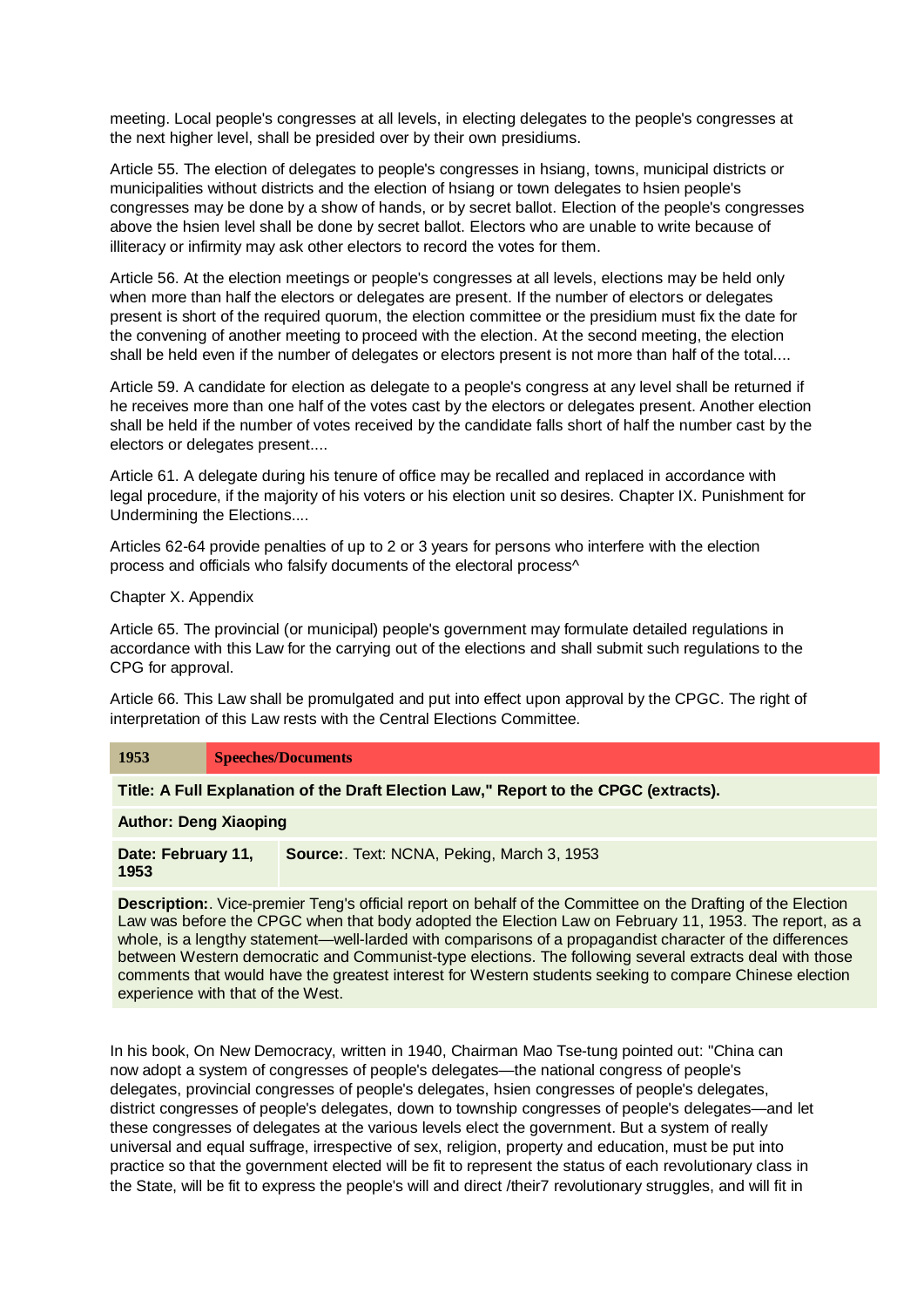with the spirit of New Democracy." This is the basic principle to which we have adhered in formulating our country's election system.... The Draft Election Law provides for direct elections in the case of the basic level of people's power in hsiang, towns, municipal districts and in municipalities without districts; and for indirect elections from the hsien level upward. We introduce the secret ballot system in the elections at hsien level and above while at the basic level of people's power, the method of voting by a show of hands will generally be adopted. In other words, our election system is not yet completely direct and the method of balloting is not yet completely secret. This has been decided in the light of China's present social situation and the practical factors that there are still many people who lack experience in elections and many illiterates. If we ignore these practical considerations and arbitrarily lay down at the present time a method of election which may appear perfect in form yet is actually impracticable, the results will not be satisfactory—quite apart from adding to the difficulties of the election and in effect restricting the election rights of many citizens.... It is true that our election system is not as perfect as the present election system of the Soviet Union. Everybody knows the Soviet election system, in all stages, has always been the most democratic election system in the world. This is particularly so since the promulgation of the Stalin Constitution in 1936, under which the system of universal, equal, direct and secret ballot applied perfectly in the Soviet Union. It is the best election system in the world. As we develop politically, economically and culturally, we shall certainly adopt in the future a more perfect election system like that of the Soviet Union.... Undoubtedly, our Election Law at present is not so perfect as the election sys- tem of the Soviet Union from l936 onwards, but still it will in general produce the same effects.... (The last preceding sentence is transposed from one of the concluding paragraphs of the report/)

The number of delegates to the people's congresses at all levels has been regulated according to two principles, namely: first, the people's congresses at all levels must be competent organs of state power which are in a position to call meetings and discuss and solve problems. second, the people's congresses at all levels must have close links with the people. The various democratic classes in society and the different nationalities and races must have delegates in the people's congresses commensurate in number with their respective status, at the same time taking into account regional representation. This will ensure that the dele- gates at all times are able to reflect the situation among the various nationalities, classes and areas and speedily transmit the resolutions of the people's congresses to the people of the nationalities, classes and areas, so that each resolution may be turned by the entire people to practical account.... Calculated on the basis of Chapter III of the Draft Election Law, the total number of delegates to the ACPC will be approximately l,200. This figure, though a little less than the total number of delegates of the two chambers of the Supreme Soviet of the USSR, is far larger than that of the parliament of any other country. This is appropriate for a country like ours under the present conditions.... The number of delegates to be elected to the ACPC is also based /as in the case of other levels of congresses on population, while taking into consideration regions or areas and units. Naturally, therefore, the number of delegates from provinces and municipalities with large populations is far greater than the number from provinces and municipalities with smaller populations. At the same time, the Draft also gives special consideration to the smallest provinces, prescribing that the number of delegates of any one province shall not be less than three. In fact, most of the small provinces are located in the Northeast, Northwest and Southwest. Most of the small provinces of the Northeast will be compensated by their industrial city delegates. Most of the small provinces of the Northwest and Southwest will be compensated by their minority national delegates. So, on the average, the number of delegates from these small provinces will not be small....

The Draft provides that the delegates elected from municipalities may represent a different proportion of the population from those elected from the rural areas. It stipulates that in a province a delegate is to be elected to the ACPC for every 800,000 people; while in industrial cities a delegate is to be elected for every l00,000 people. Similar stipulations have been made regarding the election of delegates to the provincial, municipal and hsien people's congresses. Municipalities are political, economic and cultural centers and places where workers and industries are concentrated. The stipulation that the number of people represented by each delegate may vary between city and rural areas in fact reflects the leading role played by the working class in the State, at the same time indicating our country's development toward industrialization. Thus the stipulation fully corresponds to the political system and the actual conditions in our country and is entirely necessary and correct.,..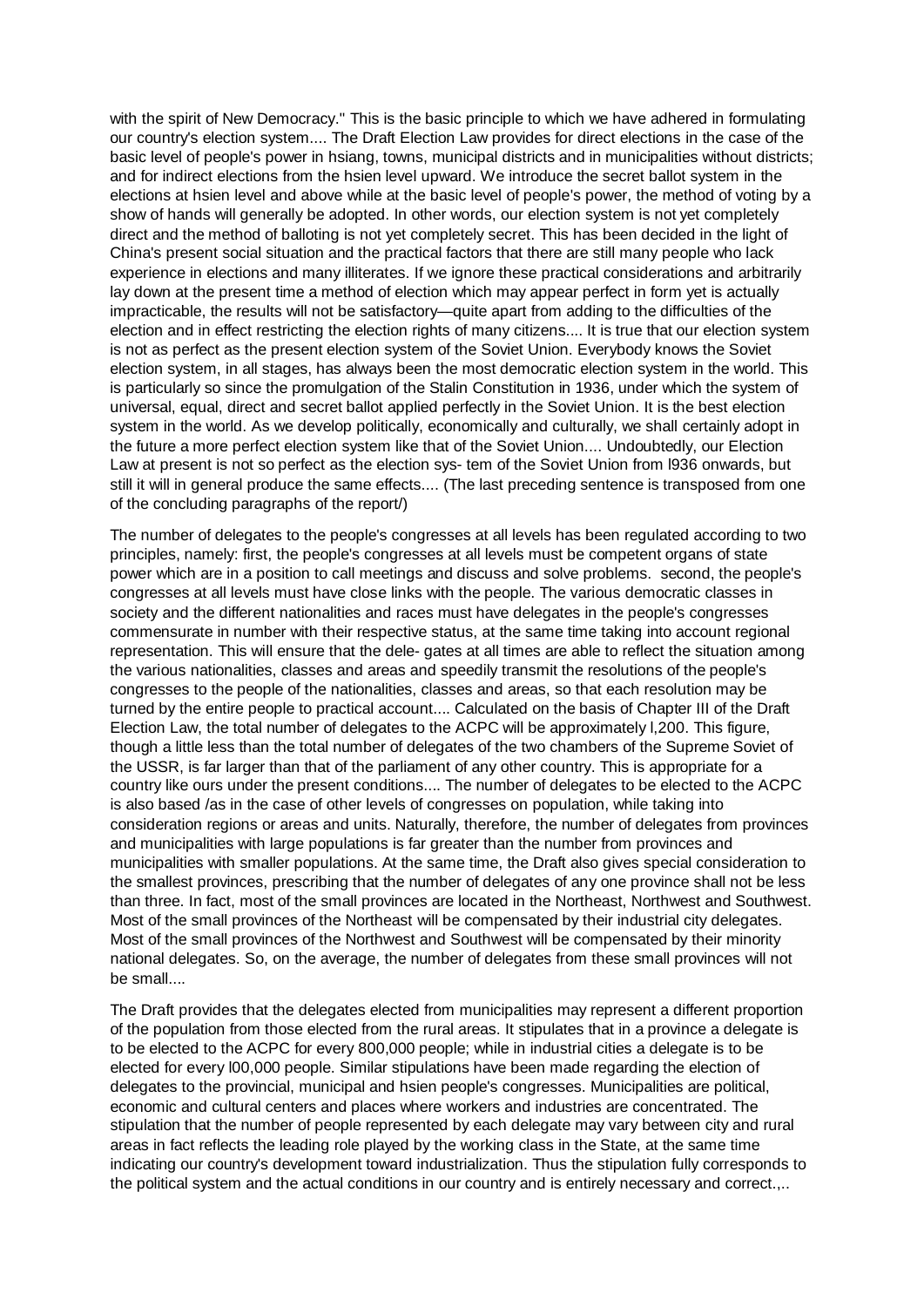The Draft Election Law stipulates that the CCP, the various democratic parties, the various people's organizations and electors or representatives who are not affiliated with the above-mentioned parties or bodies may put forward, jointly or singly, lists of candidates for election as delegates in accordance with the electoral districts or election units. Of course, joint nomination by the CCP, the various democratic parties and the various people's organizations in fact should be and can be the main form for submitting lists of candidates for election as delegates to the people's congresses at all levels. However, it is stipulated at the same time that electors or representatives have the right to nominate candidates separately, so that the electors or representatives can have more opportunities to voice their opinions. There is no disadvantage in this; it is beneficial in the present conditions. On the basis of experience acquired in the past elections, the lists of candidates for election as delegates must be made public in advance after they are nominated so that exhaustive discussion can be held among groupings of electors in the electoral districts and units at the basic level and among groups of delegates in the people's congresses of all levels. Through such democratic discussion, the electors will be able to know the facts about the candidates and form their opinions on the suitability of individual candidates which will serve as the basis for revising the lists of candidates before the elections. The Draft also stipulates that at the election, the electors may cast their votes according to the lists of candidates or may also vote for other electors of their own choice....

The most arduous task for the basic level units is the registration of electors. To do this successfully, enormous manpower is needed, because the number of electors is very great and a census has to be taken. In registering electors, the biggest problem is to determine their qualification as electors. In this connection, there are many unsettled questions arising from the series of democratic reforms in both the urban and rural areas, and these will now have to be ironed out. As regards elements of the landlord class, for example, we must ascertain which have been reformed through five years of labor, have become completely law-abiding and have committed no reactionary acts and, therefore, should have their class status changed and be given political rights according to law; and we should also ascertain which have not fulfilled these conditions and should therefore not have their class status changed. As regards children of the landlord class, we should ascertain which have not taken part in direct exploitation, have faithfully obeyed the government's laws and decrees and therefore should be given political rights; and we should also ascertain which have not ful- filled these conditions and therefore should not be given political rights.... In the old liberated areas, the question of whether rich peasant elements of a semi-landlord type are to have political rights should be ascertained and determined according to the resolution passed by the GAC and CPG on august 4 1950. As regards counterrevolutionaries under public surveillance, strict examination and sorting out should be conducted so as to determine which should continue under public surveillance; which, in the light of their appreciable reformation, may have their term of surveillance reduced or have their public surveillance removed though not yet given political rights; which, in the light of their still greater reformation, may have their public surveillance removed and be given political rights; and which have been unjustifiably placed under public surveillance and therefore should have their political rights restored to them. At the same time, during the registration of electors, counterrevolutionaries who have escaped being brought to justice must, when unearthed, be put under public surveillance and deprived of their political rights. In a word, the registration of electors is a highly solemn affair. We cannot permit counterrevolutionaries or elements of the landlord class whose class status has not been changed unlawfully to arrogate the dignity of political rights, nor can we permit a citizen to be erroneously deprived of his sacred political rights....

The Draft Election Law has made clear-cut, detailed provisions for the organization and tasks of the election committees at the central and local levels. To facilitate their work, the number of members on the committees shall not be too large. Even so, the total membership of the committees throughout the country will come to approximately 2,000,000. As this is our first election and the work is complex and pressing and there is a lack of experience, election committees will not be able to perform their tasks if they are not highly capable. Thus, the key to the smooth running of the elections is the selection for election committees of people who are honest, fair-minded and are closely linked up with the masses....

The 1953 Electoral Law stipulates that deputies to people's congresses of cities without districts, districts directly under cities, townships and towns shall be elected directly by their constituencies.